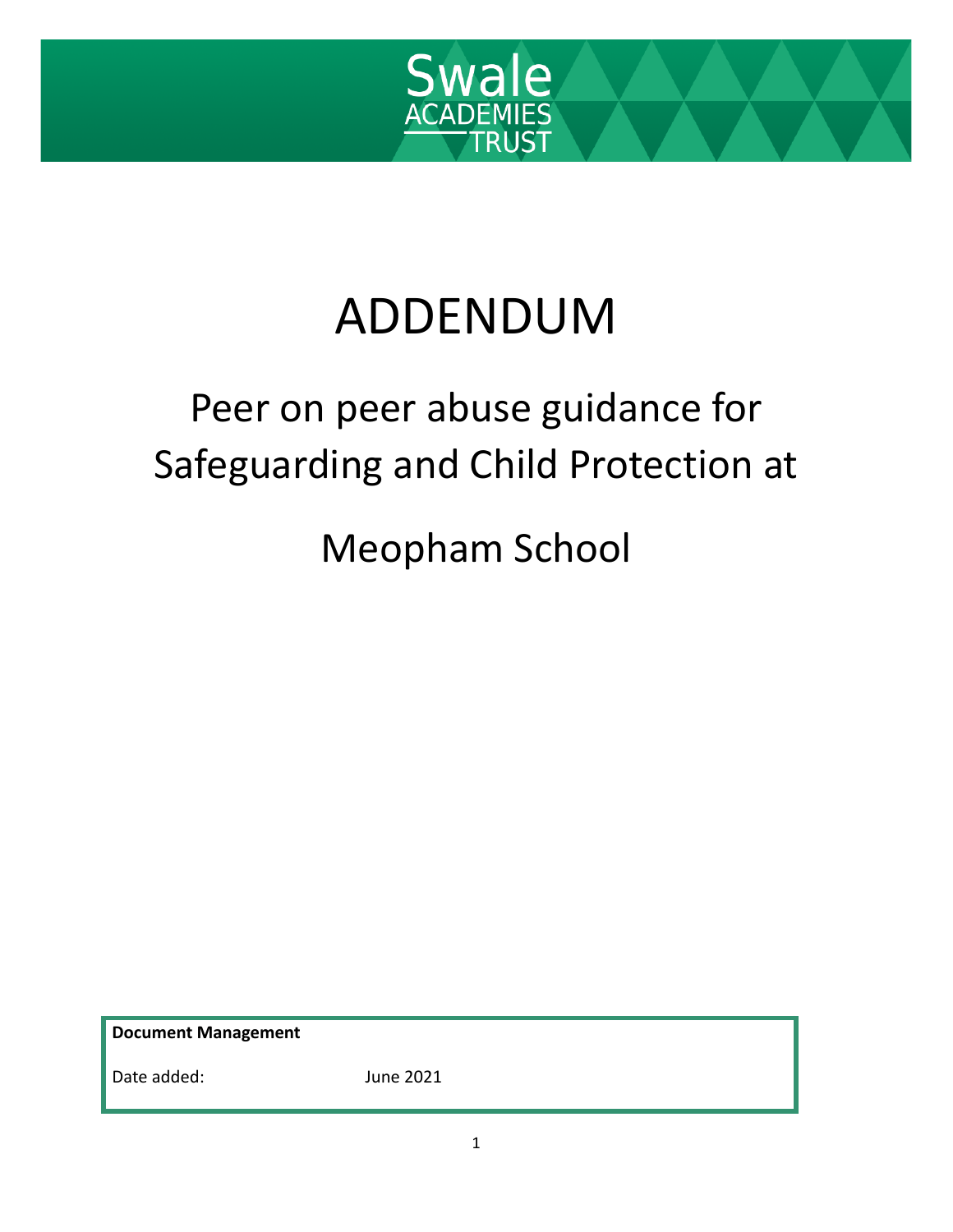#### **Contents**

| 1. Scope                                                 |  |
|----------------------------------------------------------|--|
| 2. Existing policy guidance regarding peer on peer abuse |  |
| 3. Additional guidance regarding peer on peer abuse      |  |

#### **Key Contacts**

| Role                      | <b>Name</b>         | <b>Contact number</b> | <b>Email</b>             |
|---------------------------|---------------------|-----------------------|--------------------------|
| Designated                | Zara Romney         | 01474814646           | zara.romney@swale.at     |
| Safeguarding Lead         |                     |                       |                          |
| Deputy Designated         | <b>Toby Payne</b>   | 01474814646           | toby.payne@swale.at      |
| Safeguarding Leads        | Terri Jarvis        |                       | terri.jarvis@swale.at    |
|                           | Jenny Browne        |                       | jennifer.browne@swale.at |
|                           | Sharon Gappa        |                       | sharon.gappa@swale.at    |
|                           |                     |                       |                          |
| Head of School            | <b>Kate Girling</b> | 01474814646           | kate.girling@swale.at    |
| <b>Trust Safeguarding</b> | Rachel Gough        | 01797 426091          | rachel.gough@swale.at    |
| Leadership Group          |                     |                       |                          |
| Member                    |                     |                       |                          |
| <b>Chair of Governors</b> | Alan Barham         | 01474814646           | alan.barham@swale.at     |
| Safeguarding              | <b>Steve Payne</b>  | 01474 833177          | steve.payne@swale.at     |
| Governor                  |                     |                       |                          |

**A list of additional Trust Safeguarding Leads and contact details can be found here: [Emergency](https://docs.google.com/document/d/1x--XPg1uQbnrYfWj1n6JDPfWInKnHiA4aqfgSTLfFXE/edit) [Contact Details SAT Designated Safeguarding Leads](https://docs.google.com/document/d/1x--XPg1uQbnrYfWj1n6JDPfWInKnHiA4aqfgSTLfFXE/edit)**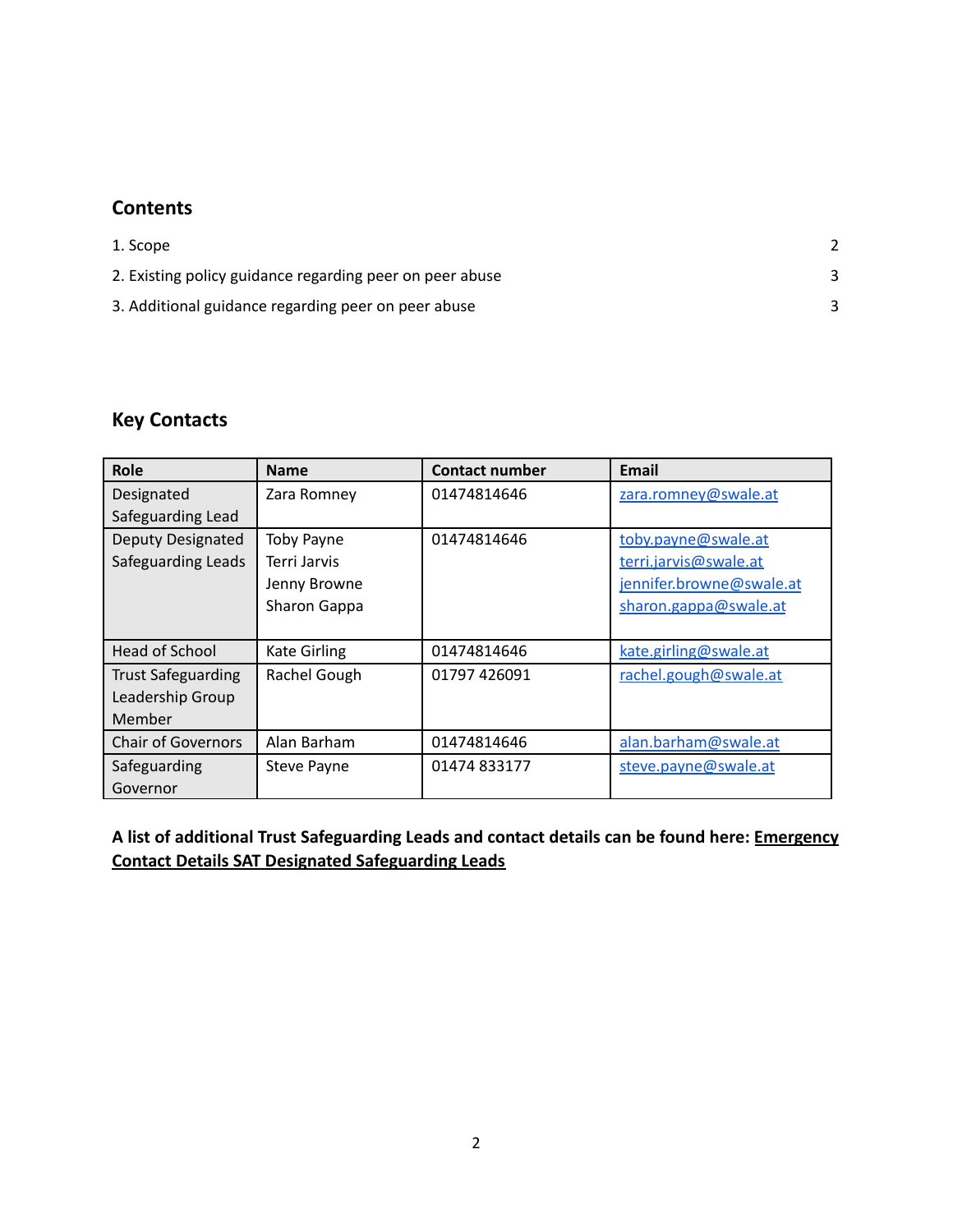#### **1. Scope**

This addendum applies to all Trust schools and reflects updated advice from our local safeguarding partners and local authority (LA)

It sets out additional consideration and guidance in relation to peer on peer abuse in schools. Point 3.19.1 remains unchanged from the Child Protection and Safeguarding Policy. Points 3.19.2 - 3.19.5 are the additions which are covered in this addendum only.

#### **2. Existing policy guidance on peer on peer abuse**

#### **3.19 Peer on peer abuse**

- 3.19.1 Children can abuse other children. This is generally referred to as peer on peer abuse and can take many forms. This can include (but is not limited to)
	- bullying (including cyberbullying); sexual violence and sexual harassment;
	- physical abuse such as hitting, kicking, shaking, biting, hair pulling, or otherwise causing physical harm;
	- sexual violence, such as rape, assault by penetration and sexual assault
	- sexual harassment, such as sexual comments, remarks, jokes and online sexual harassment which may be standalone or part of a broader pattern of abuse
	- upskirting, which typically involves taking a picture under a person's clothing without them knowing, with the intention of viewing their genitals or buttocks to obtain sexual gratification, or cause the victim humiliation, distress or alarm.
	- sexting and initiating/hazing type violence and rituals.

#### **2. Additional guidance on peer on peer abuse**

- 3.19.2 Peer on peer abuse will never be tolerated or passed off as "banter", "just having a laugh" or "part of growing up". The gendered nature of peer-on-peer abuse is recognised, however, all peer on peer abuse is unacceptable and will always be taken seriously.
- 3.19.3 Where appropriate, incidents of peer on peer abuse involving physical abuse or bullying will be managed through the school behaviour policies. The DSL will always be made aware of all incidents of peer on peer abuse so that further safeguarding actions can be taken as necessary.
- 3.19.4 If a pupil makes an allegation of abuse against another pupil:
	- Staff must record the allegation and inform the DSL.
	- The DSL will assess the information and ensure that it is categorised and recorded by the nature of the incident i.e. bullying (including the type such as cyber, racial, transphobic, biphobic etc), physical abuse (identifying the specifics: hitting, kicking etc) or a Harmful Sexual Behaviour